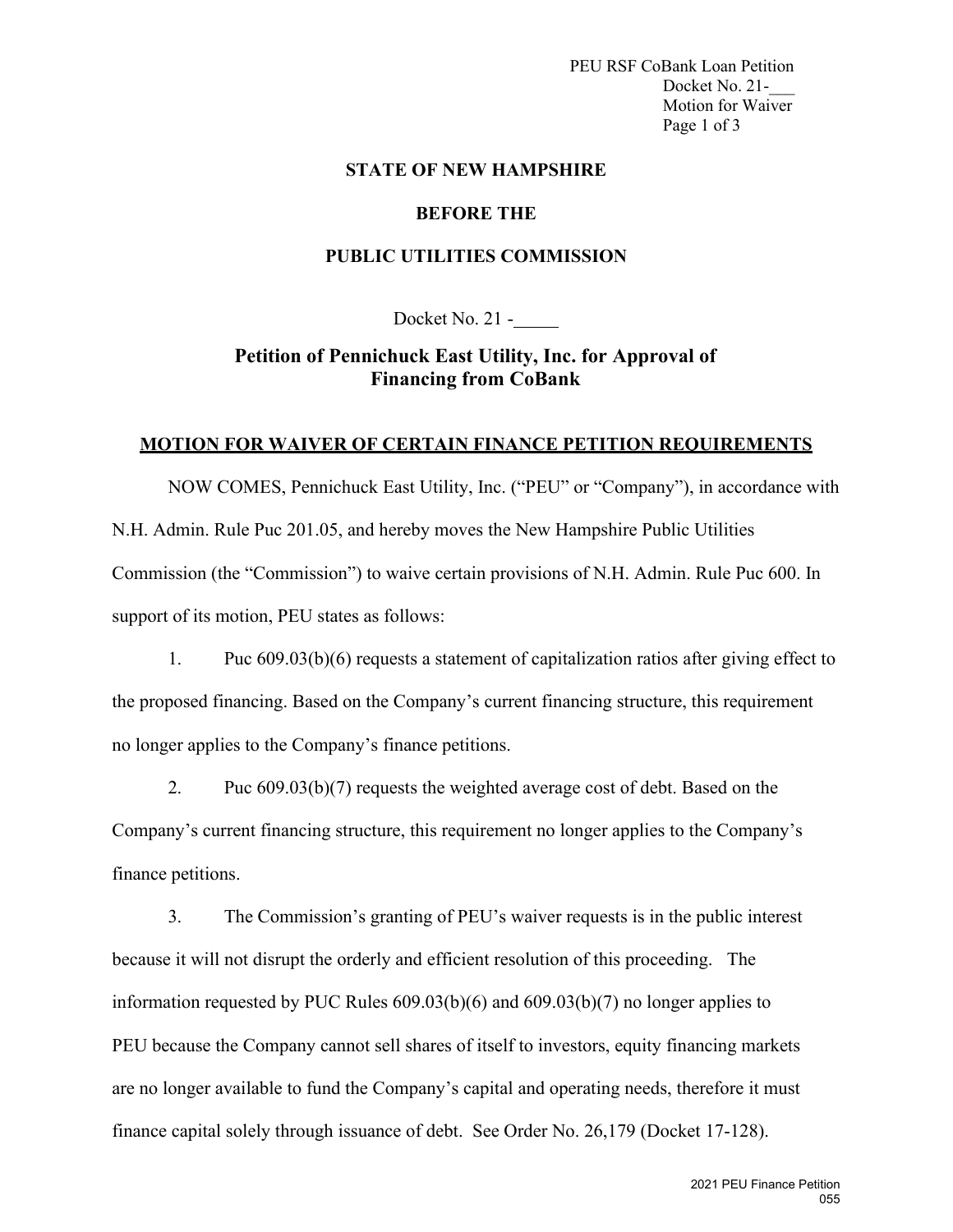This request is made pursuant to Rule PUC 201.05 not because it is burdensome, but because it does not apply and is no longer relevant to the financing requests of the Company. The purpose of the rule is satisfied by the Commission's receipt of relevant information necessary to its evaluation of the proposed financing.

4. The Commission granted a waiver for PEU's prior financing petition in the matter of *Pennichuck East Utility, Inc*., Docket No. DW 20-081, Order No. 26,418, which is consistent with respect to prior and the proposed CoBank loan transaction in this petition.

WHEREFORE, PEU respectfully requests that the Commission:

- A. Grant this Motion for Waiver; and
- B. Provide such other relief as is just and equitable.

Respectfully submitted,

PENNICHUCK EAST UTILITY, INC.

By Its Attorneys

RATH, YOUNG AND PIGNATELLI, P.C.

Dated: September 2, 2021 By:

James LSteinkrauss One Capital Plaza Concord, NH 03302-1500 603-410-4314 NH Bar #273631 jjs@rathlaw.com spectfully submitted,<br>
NNICHUCK EAST UTILITY, INC.<br>
Its Attorneys<br>
TH, YOUNG AND PIGNATELLI, P.<br>
Nes Lote Capital Plaza<br>
Reserved, NH 03302-1500<br>
16-410-4314